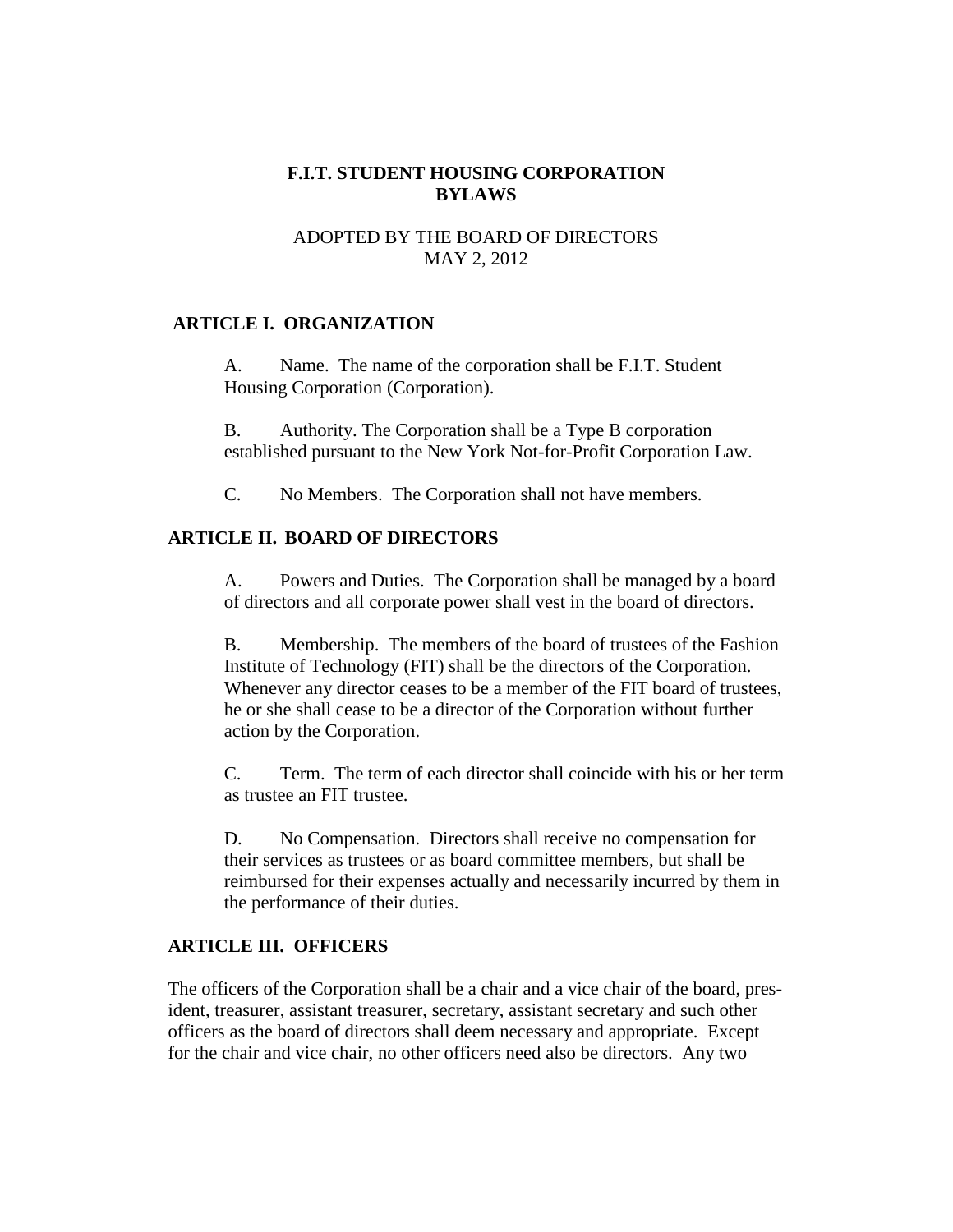offices may be held by the same person except the offices of chair or president and secretary or assistant secretary.

A. Chair. The chair of the FIT board of trustees shall be the chair of the Corporation. The chair shall:

> 1. Preside at all meetings of the board at which the chair is present and have the right, as a director, to discuss and to vote on all questions.

> 2. Appoint members of all committees except the executive committee and serve, *ex officio*, as a member of all committees, without the right to vote or to be counted toward a quorum.

3. Have all the power and duties normally incident to the office of chair, and perform such other duties as the board may direct, not inconsistent with applicable laws, regulations and these bylaws.

B. Vice Chair. The vice chair of the FIT board of trustees shall be the vice chair of the Corporation. The vice chair shall:

> 1. In the absence of the chair, perform the duties of the office of the chair, and as a director, have the right to discuss and to vote on all questions and serve, *ex officio*, as chair of the executive committee, with the right to vote and be counted toward a quorum.

2. Have all the power and duties normally incident to the office of vice chair, and perform such other duties as the board may direct, not inconsistent with applicable laws, regulations and these bylaws.

C. President. The president of FIT shall be the president and chief executive officer of the Corporation. The president shall have all the powers and duties normally incident to the office of president and perform such other duties as the board may direct, not inconsistent with applicable laws, regulations and these bylaws.

D. Treasurer and Assistant Treasurer.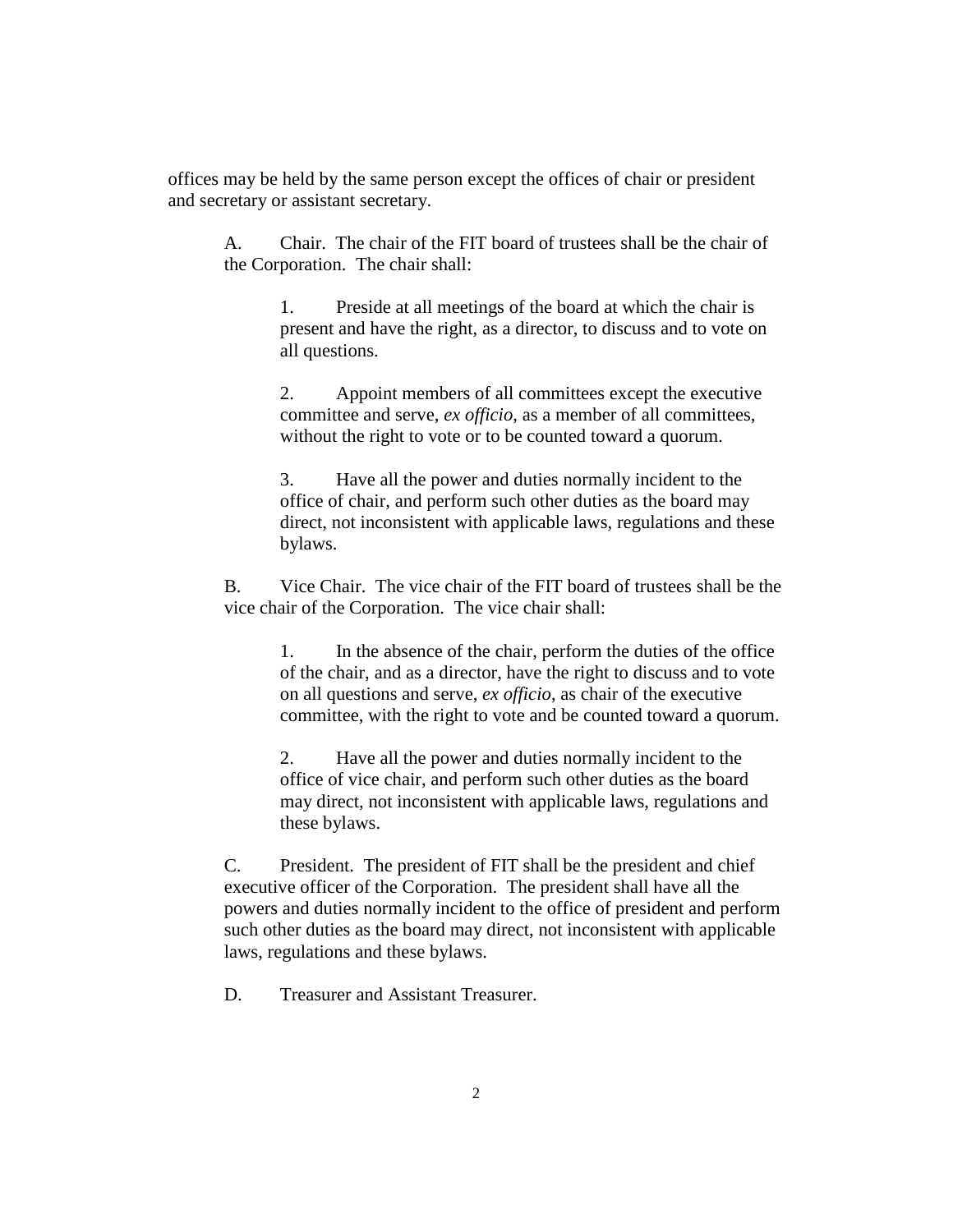1. The Treasurer of FIT shall be the Treasurer and the chief financial and business officer of the Corporation with responsibility to safe guard the assets of the Corporation. The treasurer shall:

> a. Direct the fiscal and business operations of the Corporation and carry out all lawful orders of the board of directors, the president, and the audit committee of the board, respecting funds, property, and accounts of the college.

b. Be responsible for the preparation of any financial reports as may be required by the board, the president or by law or regulation.

c. Have the powers and perform the duties normally incident to the position of treasurer, and perform such other duties as the board and the president may direct, not inconsistent with applicable laws, regulations and these bylaws.

2. The treasurer shall give a bond to the college to perform the duties of office faithfully, and to account for all monies and other matters and things that may come into his or her hands and possession by virtue of that office, in such amount as the trustees shall direct. The board may, in its discretion, waive the requirement for a bond.

3. The assistant treasurer of FIT shall be the assistant treasurer of the Corporation. The assistant treasurer shall have all the powers and duties of the treasurer in the absence of the treasurer or in the event of the inability of the treasurer to serve in that capacity. The assistant treasurer will serve at the pleasure of the president.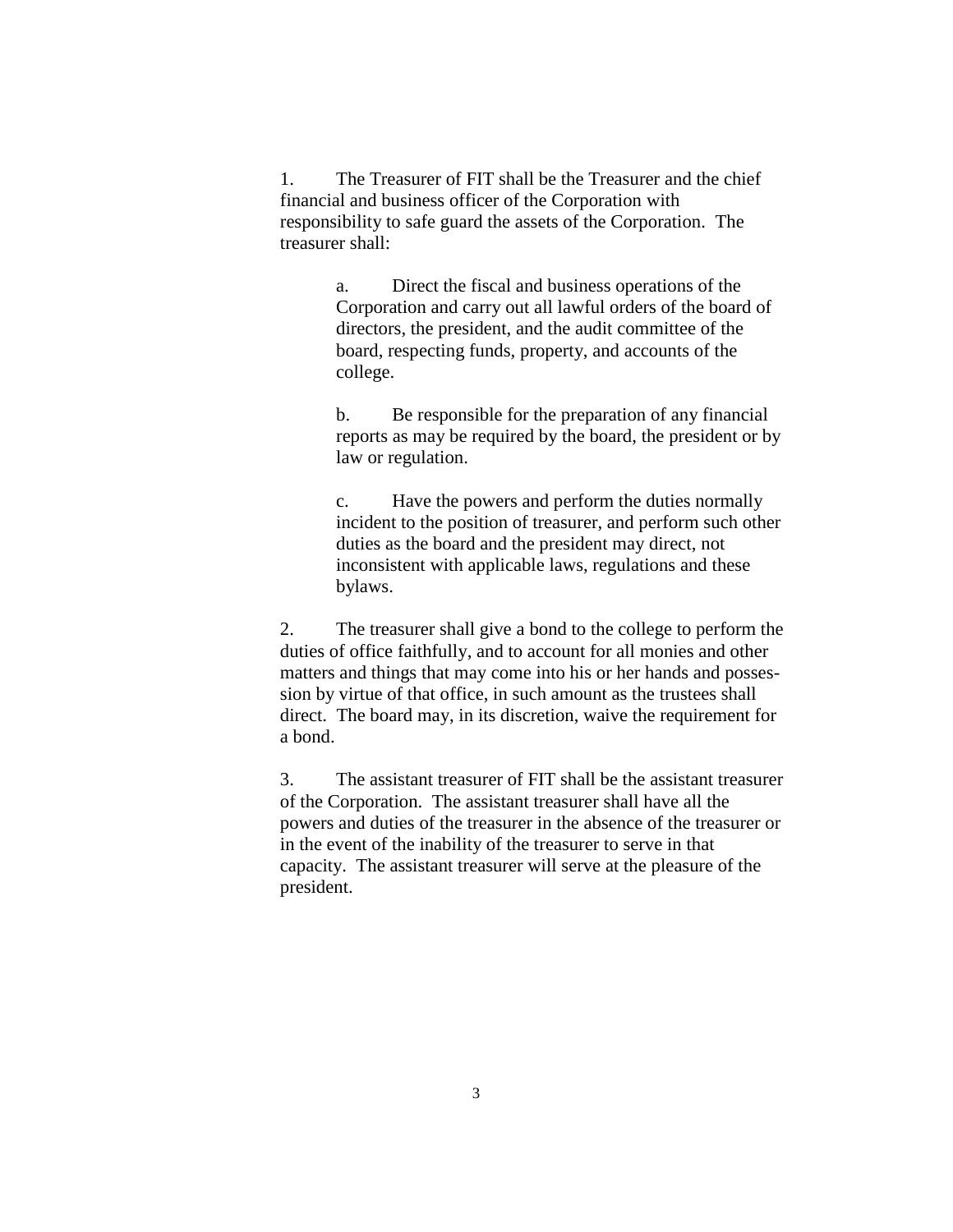E. Secretary and Assistant Secretary.

1. The secretary of FIT shall be the secretary of the Corporation. The secretary shall have all the powers and duties normally incident to the office of secretary and perform such other duties as the board may direct, not inconsistent with applicable laws, regulations and these bylaws.

2. The assistant secretary of FIT shall be the assistant secretary of the Corporation and shall have all the power and duties of the secretary in the absence of the secretary or in the event of the inability of the secretary to serve in that capacity. The assistant secretary shall serve at the pleasure of the president.

# **ARTICLE IV. MEETINGS**

A. Annual meeting. The annual meeting of the board shall be held in March. The annual meeting shall be held at such place and time as fixed by the board.

B. Regular meetings. Regular meetings of the board may be held at such times and places as fixed by the board. The chair, for good cause, may direct the secretary to postpone any regular meeting of the board to a stated date or to a date to be determined.

C. Special Meetings. A special meeting of the board may be called by the chair or upon written demand of not less than four directors. No business shall be transacted at any special meeting except as stated in the notice.

D. Notice of Meetings.

1. Notice for regular meetings shall be in writing and set forth the time and place of the meeting. The secretary shall cause notice of regular meetings to be mailed, delivered in person or by overnight courier, or electronic means, to each member of the board not later than three, nor earlier than 15, days prior to the meeting.

2. The secretary shall similarly give written notice of a special meeting no later than two business days prior to the meeting. The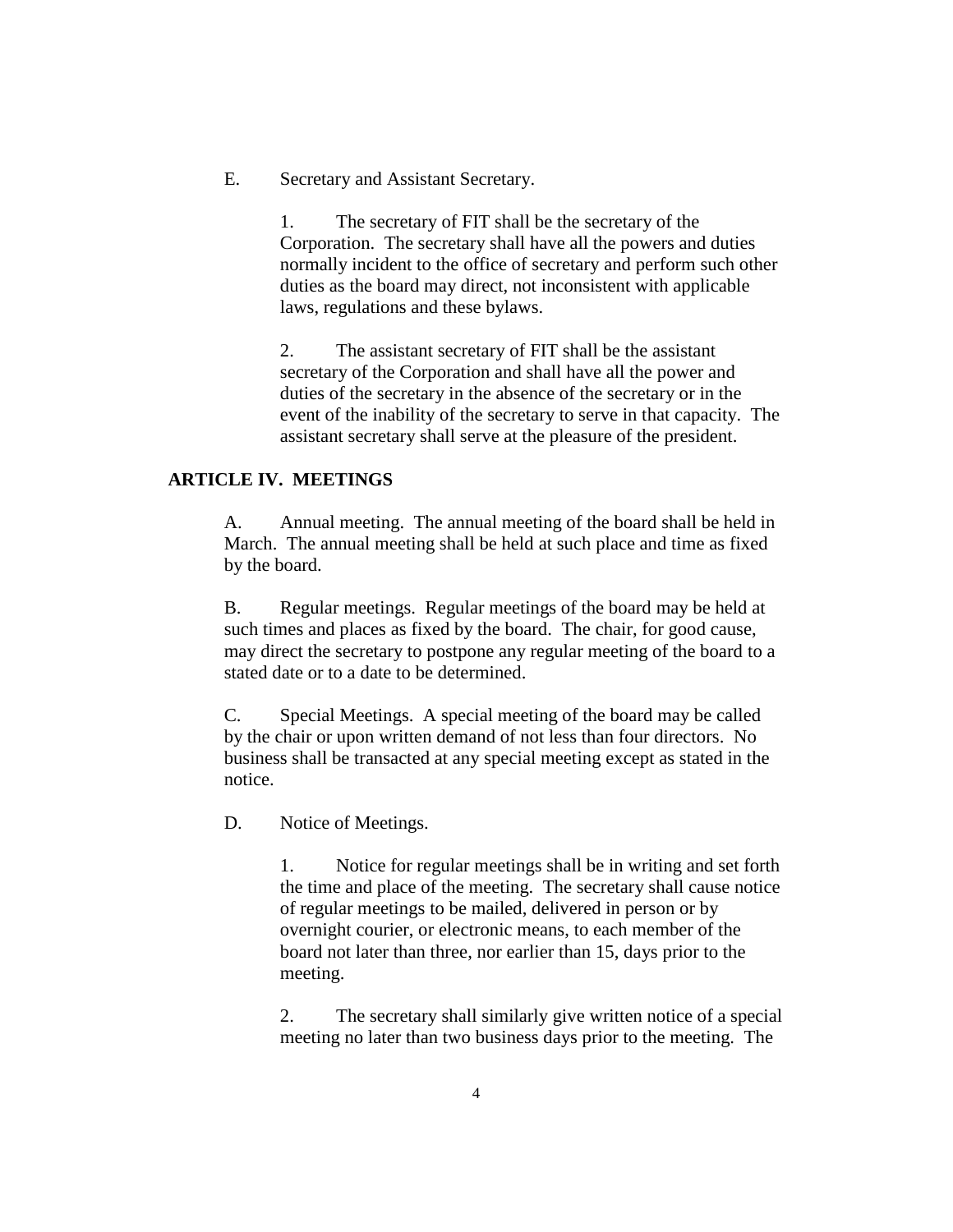notice shall set forth the time, place and purpose for, and specify the business to be transacted at, the meeting.

3. Notice of each regular meeting shall be conspicuously posted in a designated public location at a reasonable time, but not later than 72 hours before the meeting. Such notice of a special meeting shall be posted at a reasonable time prior thereto.

E. Conduct of Meetings.

1. Open Meetings Law. Meetings of the board of directors shall comply with the Open Meetings Law (New York Public Officers Law article 7, as amended). Accordingly, all meetings of the board, other than executive sessions, shall be open to the public.

2. Videoconferencing. One or more directors may participate in a meeting by videoconferencing. If videoconferencing is used at a meeting, (i) the directors must be able to hear and be heard, and to see and be seen, by all the participants in the meeting; and (ii) the public shall be given the opportunity to attend, listen and observe at any site at which a member participates.

3. Quorum.

a. A quorum shall consist of a majority of the total number of members that the board would have if there were no vacancies and if no member was disqualified from acting. A quorum shall be required to be present for the transaction of business at a meeting.

b. If a quorum is not present, those in attendance may adjourn the meeting to another date, or take action subject to ratification at the next meeting at which a quorum is present.

4. Action by the Board. An action may be approved by the board only with the affirmative vote of a majority of the total number of members that the board would have if there were no vacancies and if no member was disqualified from acting.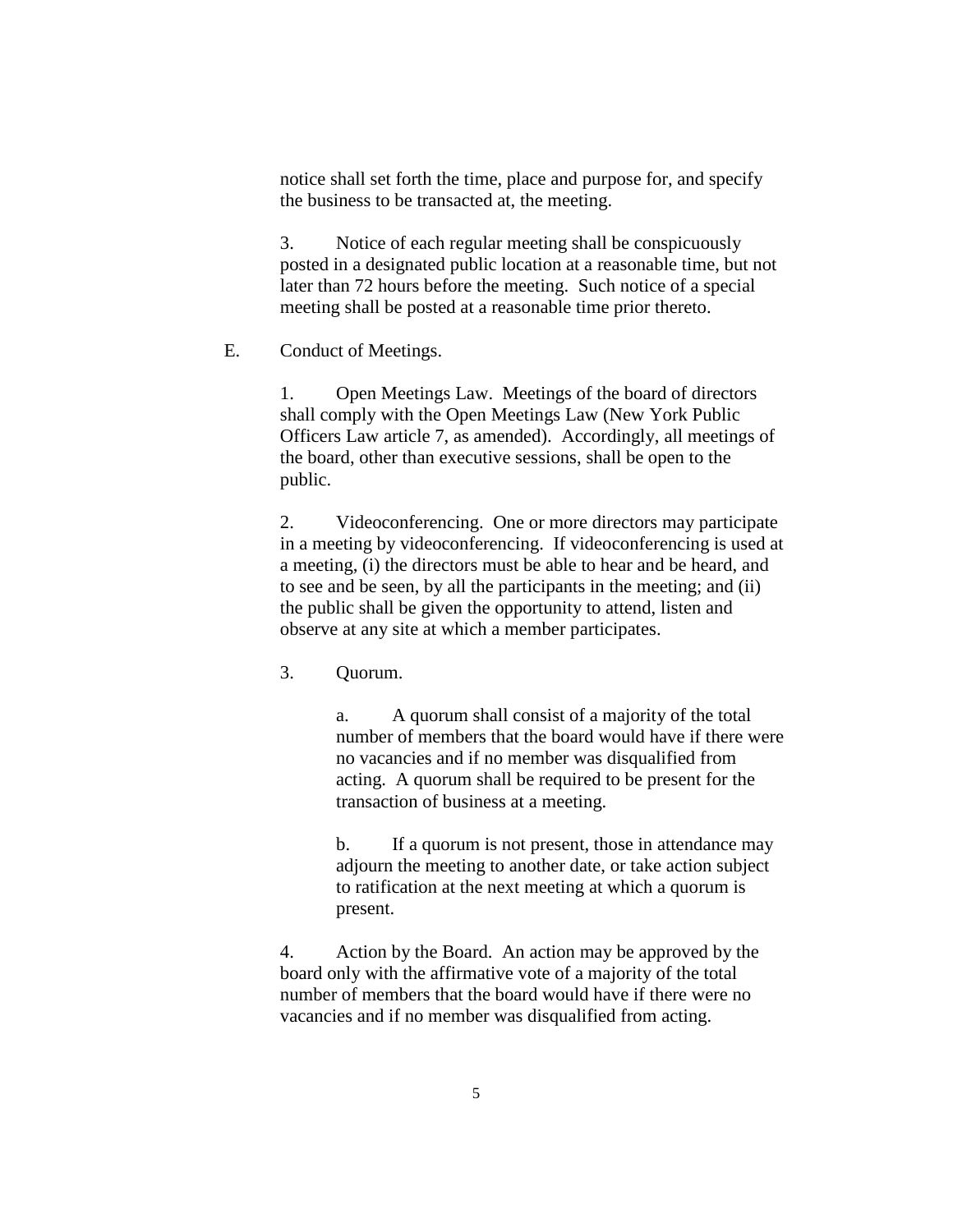5. Executive Session. Upon a majority vote of its total membership, taken in an open meeting pursuant to a motion identifying the general area or areas of the subject or subjects to be considered, the board may conduct an executive session for any of the purposes set forth in the Open Meetings Law, provided, however, that no action by formal vote shall be taken to appropriate funds in such an executive session. Minutes of an executive session shall comply with the Open Meetings Law.

6. Rules of Procedure: The board shall establish its own rules of procedure or, in the absence of such rules, the chair shall determine any procedural disputes.

#### **ARTICLE V. COMMITTEES**

A. Executive Committee.

1. Members. The members of the executive committee of the FIT board of trustees shall serve as the executive committee of the board of directors of the Corporation. The vice chair of the board of directors shall serve as chair of the executive committee. The chair and the president shall be *ex officio* members without the right to vote or to be counted toward a quorum.

2. Powers and Duties. Between meetings of the board of directors, the executive committee shall have the authority of the board, except that the executive committee may not:

> a. Take any action inconsistent with established policies of the board or actions that affect the fixed duties of other committees of the board,

- b. Alter these bylaws,
- c. Make removals from office, or
- d. Take any action that has been reserved by the board.

3. Meetings. A meeting of the executive committee may be called by its chair or by any two members thereof. Meetings shall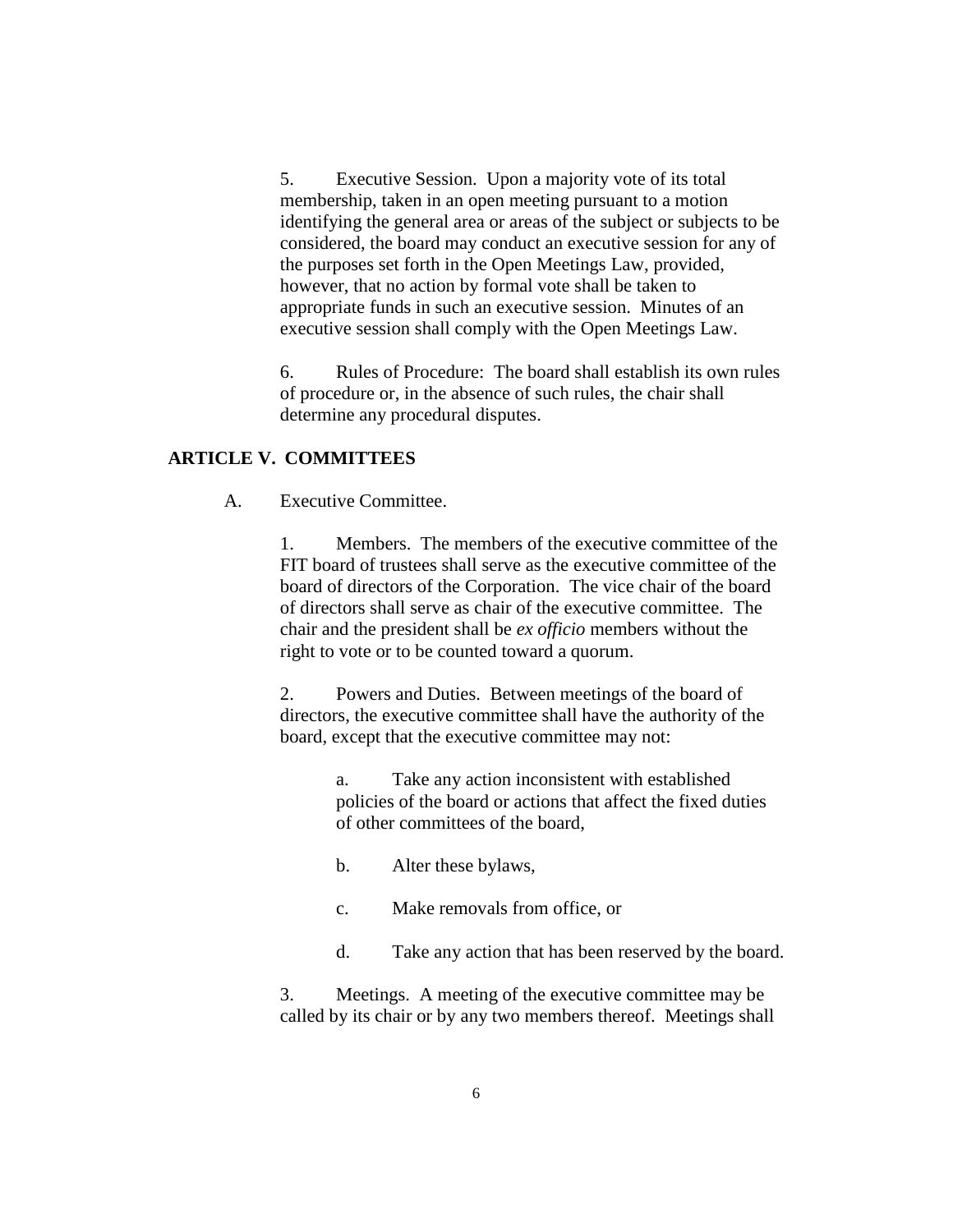comply with the Open Meetings Law and shall be open, or in executive session, in conformity with said law.

4. Quorum/Executive Committee Actions. A majority of the members of the executive committee shall constitute a quorum for the transaction of business. The affirmative vote of a majority of the members of the committee is also necessary to approve any action by the committee.

5. Minutes. Minutes of meetings of the executive committee shall be prepared by the secretary and distributed to each member of the board of directors prior to the next regular board meeting.

B. Audit Committee. The internal auditor of FIT shall be the internal auditor of the Corporation. The audit committee shall have oversight and advisory responsibilities. The purpose of the audit committee is to assist the board in fulfilling its fiduciary responsibility as the Corporation's governing body.

> 1. Membership. The members of the audit committee of the FIT board of trustees shall serve as the members of the audit of the audit committee of the Corporation.

2. Internal Auditor. The Corporation's internal auditor shall report directly to the president but shall have direct access to the audit committee and shall meet with the audit committee or the chair of the audit committee without the president or any staff members present at least once per year, and at such other times as may be requested by the chair of the committee.

3. Duties. The audit committee shall:

a. Meet with the independent auditors engaged to conduct the annual audit and prepare the annual financial report at the beginning of the assignment and at the conclusion of the audit to review and recommend to the board whether to accept or reject their report.

b. Maintain communication between the board and independent auditors by meeting on a regularly scheduled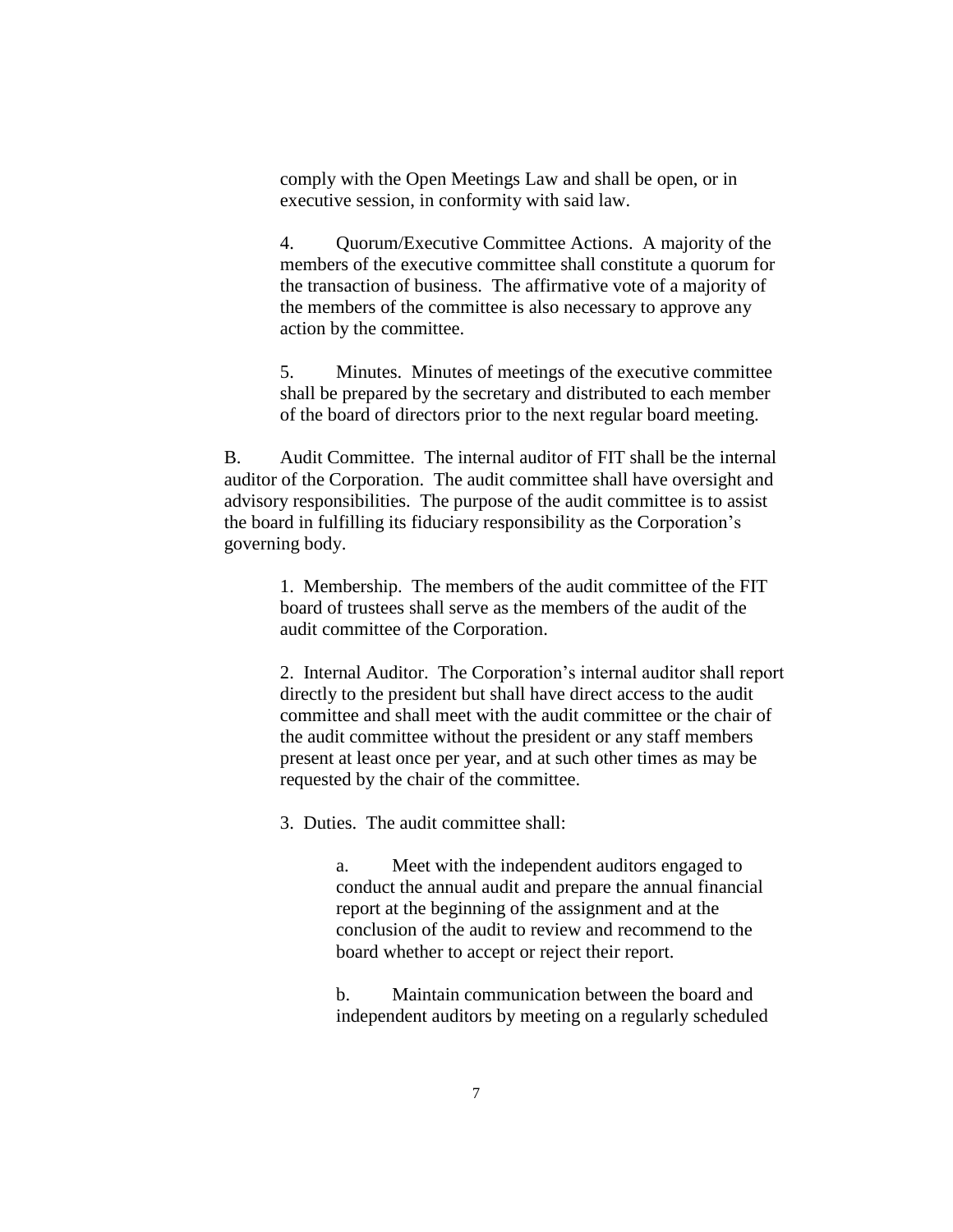basis with an opportunity for the independent auditors nd the audit committee to meet without management present.

c. Establish its own meeting schedule and procedures in order to best carry out its responsibilities.

d. Perform such other duties as the chair or the board of directors may determine, not inconsistent with laws, regulations and these bylaws.

C. Other Committees. There may be such other special or ad hoc committees as the board may determine from time to time. In creating a committee, the board shall identify whether the committee is advisory only. Committees created pursuant to this subparagraph C shall serve at the pleasure of the chair.

1. Powers and Duties. Committees shall have only the powers and duties specifically delegated to them by the board and in no case shall have powers that are not authorized for the executive committee. An advisory committee may make recommendations for action by the board but shall not have the power to act on behalf of the Board, and its meetings need not comply with the provisions of the Open Meetings Law.

2. Membership.

a. Each committee shall include no fewer than three voting directors. The board may determine that any committee shall have a greater number of members, including non-trustee members. The board chair shall appoint the members of each committee and shall designate a voting director member to serve as chair of the committee.

b. The chair of the board and president shall be a member *ex officio* of all committees. In the absence of an express determination by the board that the chair and president shall have the power to vote on a committee, they shall not have the power to vote or be counted toward a quorum.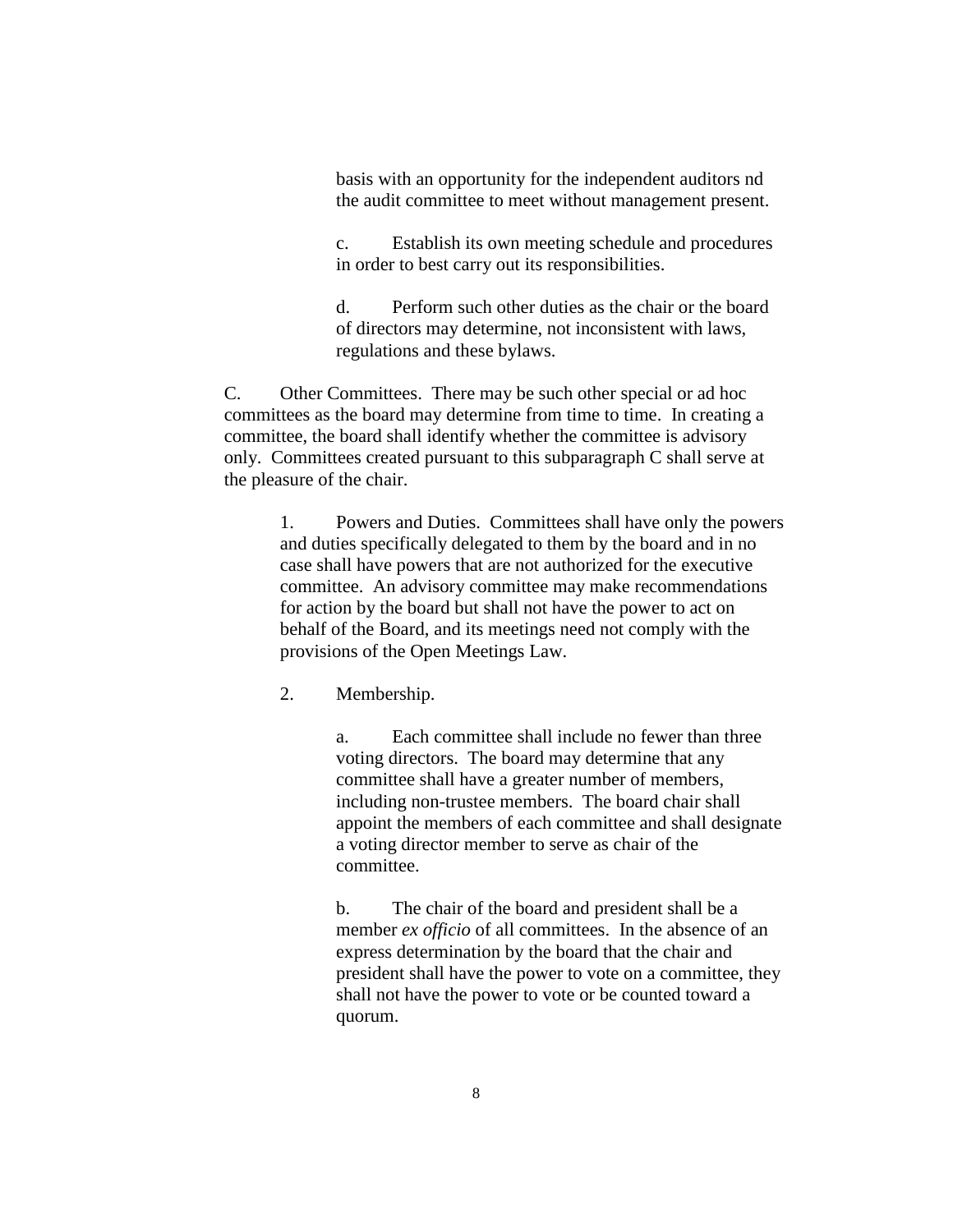D. Staff Liaison. The chair of any committee, with the consent of the chair of the board, may request the president of the college to appoint a member of the administrative staff to assist the committee in carrying out its duties and to serve as liaison between the committee and the college.

E. Resignation/Removal. Any member of a committee may resign from the committee at any time upon notification to the chair. Any member of a committee (except for *ex officio* members) may be removed at any time by the chair or the board with or without cause.

F. Records. Committees shall provide the secretary a written report of their acts and their recommendations to the board. Such reports shall be submitted to the board at the next regular meeting of the board and shall be filed with the minutes of the board.

#### **ARTICLE VI. CONFLICTS OF INTEREST**

A. The board shall adopt and maintain a policy on conflicts of interest for trustees, officers and employees of the Corporation, and procedures for implementing and enforcing its policy. The purpose of the policy and procedures is to prevent directors, officers or employees from engaging in any business or transaction, or having a personal financial or other private interest, direct or indirect, which is in conflict with the proper discharge of his/her official duties or are not in the best interest of the Corporation.

B. The policy and procedures shall provide, at a minimum, for timely disclosure by directors, officers and employees of actual, potential or apparent conflicts; a review process by disinterested members of the board (i) to determine if a conflict of interest exists, and if so, (ii) to ascertain the relevant facts surrounding the transaction or matter giving rise to the conflict of interest; and a determination by the board (excluding conflicted directors) whether or not it is fair and in the best interest of the Corporation to proceed with the transaction or matter giving rise to the conflict. Knowing violation of this section may be cause for removal from office or employment.

C. The board, in its discretion, may amend the conflicts of interest policy and procedures from time to time.